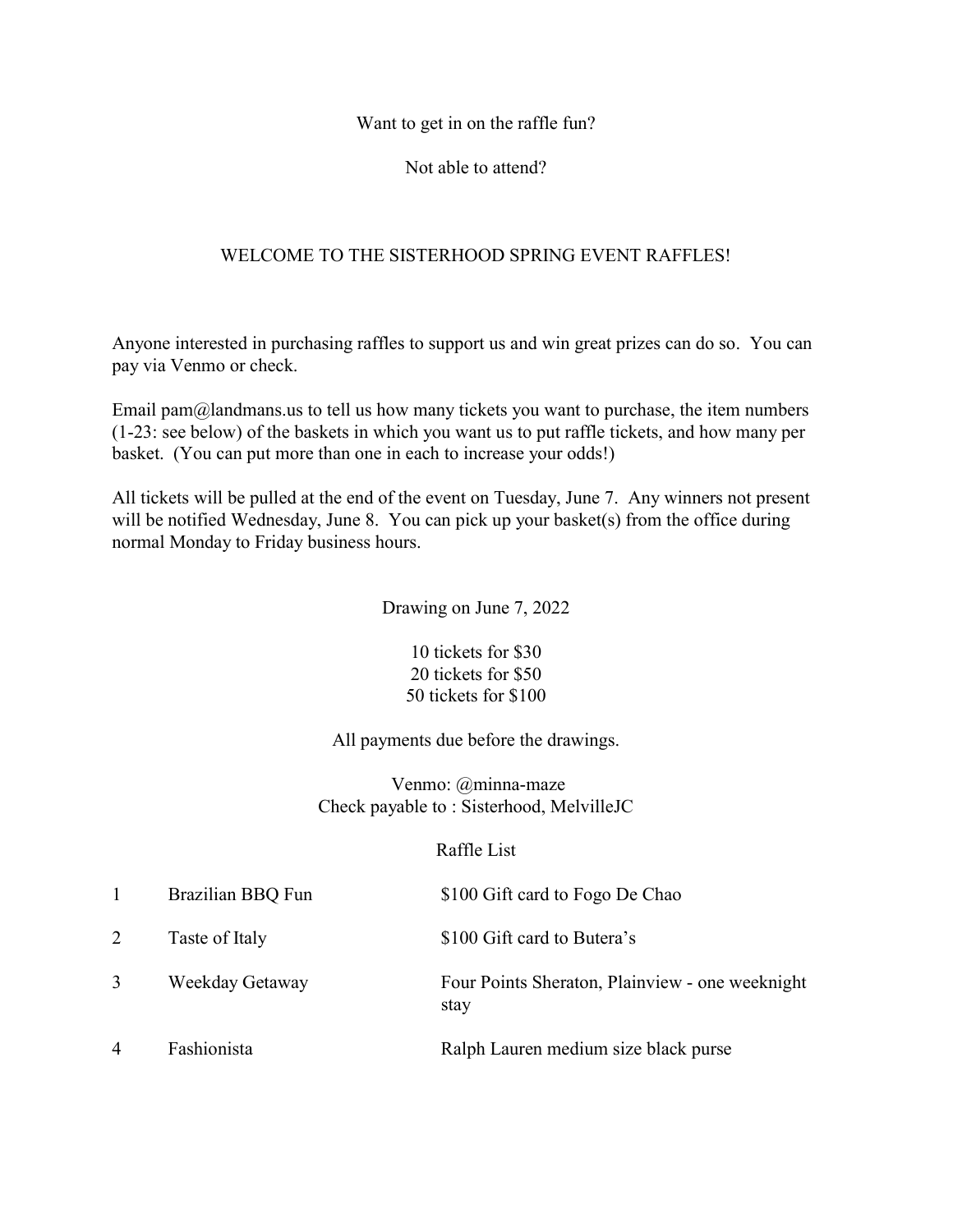| 5  | Time To Eat                   | \$50 Gift Card to Branzino's and<br>\$50 Gift Card to Cheesecake Factory                                                                                         |
|----|-------------------------------|------------------------------------------------------------------------------------------------------------------------------------------------------------------|
| 6  | Brazilian BBQ #2              | Dinner and dessert for 2 at Fogo De Chao                                                                                                                         |
| 7  | Fun In Farmingdale            | \$25 Gift Card to Harley's,<br>\$25 Gift Card to Burgerology,<br>\$25 Gift Card to Vespa,<br>\$25 Gift Card to That Meetball Place                               |
| 8  | <b>Bed and Breakfast</b>      | One night stay, and breakfast, at<br>Homewood Suites, Melville                                                                                                   |
| 9  | A Night Out                   | \$50 Gift Card to the Bryant, and<br>\$50 Gift Card to Branzino's                                                                                                |
| 10 | Lunch in Brazil               | Lunch and dessert for 2 at Fogo De Chao                                                                                                                          |
| 11 | Wild Card                     | \$50 Gift Card to 317 Main,<br>\$10 Gift Card to Charlotte's Ice Cream Shop,<br>Aria Salon Manicure (\$15 value),<br>and tan clutch bag                          |
| 12 | Pamper Yourself               | Facial @ Anthony DeFranco Salon, and<br>\$25 Gift Card to Madison Niche                                                                                          |
| 13 | Ladies' Day Out               | Manicure and Pedicure at Anthony DeFranco Salon<br>$(\$46$ value),<br>\$25 Gift Card Library Café, and<br>\$20 Gift Card to Flux Coffee                          |
| 14 | <b>Experience Long Island</b> | \$50 Gift Card to Rustic Root,<br>\$20 Gift Card Villa Monte's Pizzeria,<br>\$15 Gift Card That Meetball Place, and<br>\$15 Gift Card to Chloe's Nails           |
| 15 | Dinner Out On The Town        | \$50 Gift Card Blackstone, and<br>\$50 Gift Card Aiko                                                                                                            |
| 16 | Grooming for Everyone         | \$25 Gift Card and Basket of dog items to<br>Groomingdales Dog Groomer,<br>Aria Salon Manicure (\$15 value), and<br>\$20 Gift Card for a haircut to Page Barber. |
| 17 | Mix & Match                   | \$50 Gift Card Rustic Root,                                                                                                                                      |